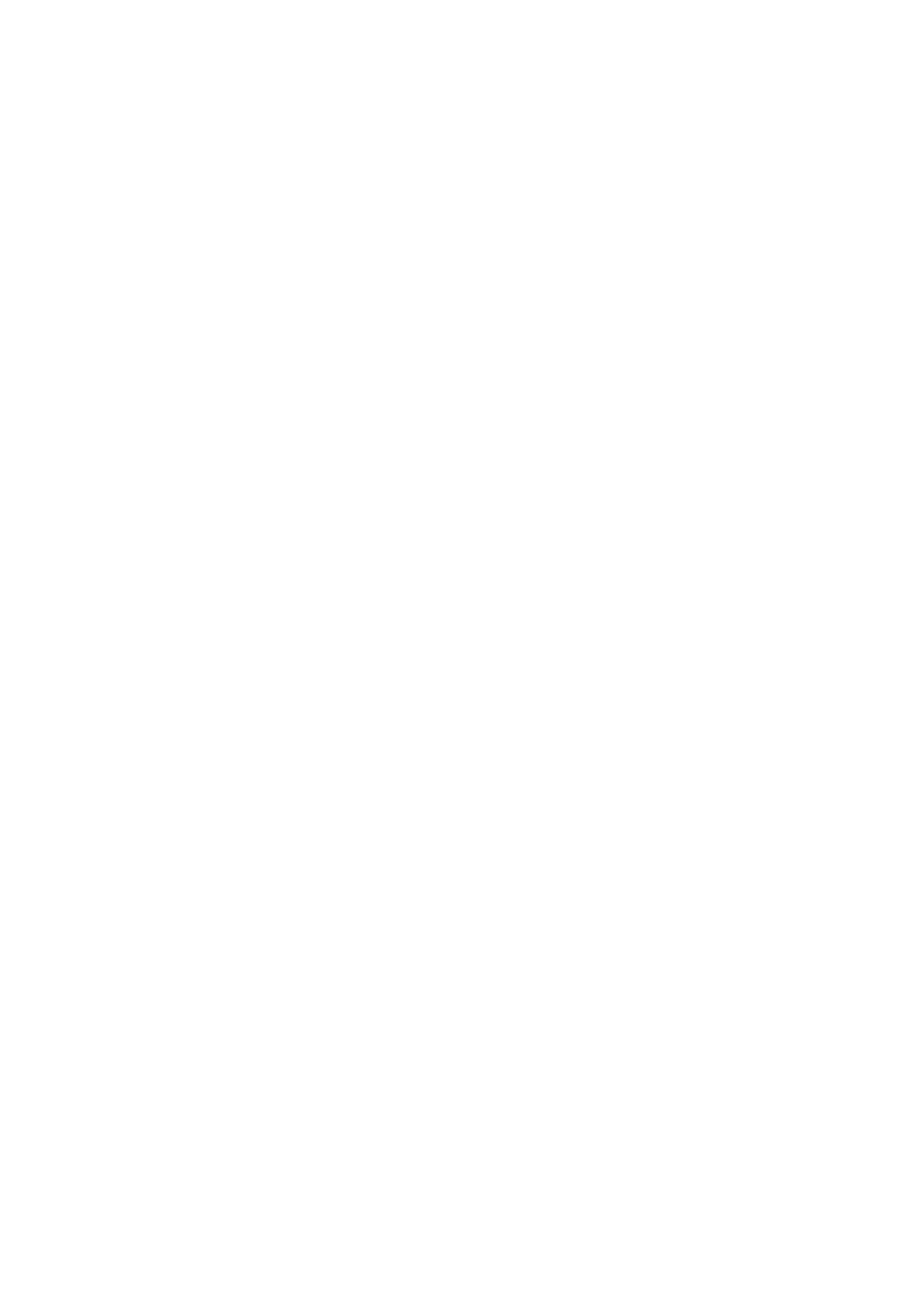# **COMMENTS ON SOME ABSTRACT CONVEX SPACES AND THE KKM MAPS**

### **Sehie Park**

*The National Academy of Sciences, Republic of Korea, and Department of Mathematical Sciences Seoul National University Seoul 151–747, Korea* E-mail : shpark@math.snu.ac.kr

Abstract. We introduce basic results in the KKM theory on abstract convex spaces and the KKM maps. These are applied to various modifications of the concepts of generalized convex spaces and KKM type maps. We discuss the nature of those modifications and criticize recently appeared 'generalizations' of our previous works due to many other authors.

# **1. Introduction**

Since 1993, the author has studied generalized convex spaces (or *G*-convex spaces) and the better admissible class  $\mathfrak{B}$  of multimaps as common generalizations of various general convexities without linear structures and of multimaps due to a large number of other authors, respectively. We have established within such a frame the foundations of the KKM theory initiated by Knaster, Kuratowski, and Mazurkiewicz, as well as fixed point theorems and many other equilibrium results for multimaps. This direction of study has been followed by a number of other authors.

In order to polish up the *G*-convex space theory, in our previous work [36], we suggested to destroy many of artificial terminology adopted by other authors in the KKM theory on such spaces. Moreover, in [40,41], we showed that a number of fixed point theorems or other results related to *G*-convex spaces appeared in many works are simple consequences of known results. Furthermore, in a recent work [43], we found that, in the framework of certain abstract convex spaces including *G*-convex spaces properly, the elements or basic results in the KKM theory can be established without assuming any topology on those spaces.

Our principal aim in the present paper is to introduce basic results in the KKM theory on abstract convex spaces and the map class  $\mathfrak{K}$  as in [43]. These are applied to simplify various modifications of the concept of generalized convex spaces. We discuss the nature of these modifications and criticize recently appeared so-called generalizations of our previous works due to other authors.

Accepted Apr. 2007.

<sup>2000</sup> Mathematics Subject Classification: Primary 47H04, 47H10. Secondary 46A16, 46A55, 52A07, 54C60, 54H25, 55M20.

Key words and phrases: Abstract convex space, generalized convex (G-convex) space, L-space, generalized relatively KKM (R-KKM) mapping, pseudo H-space.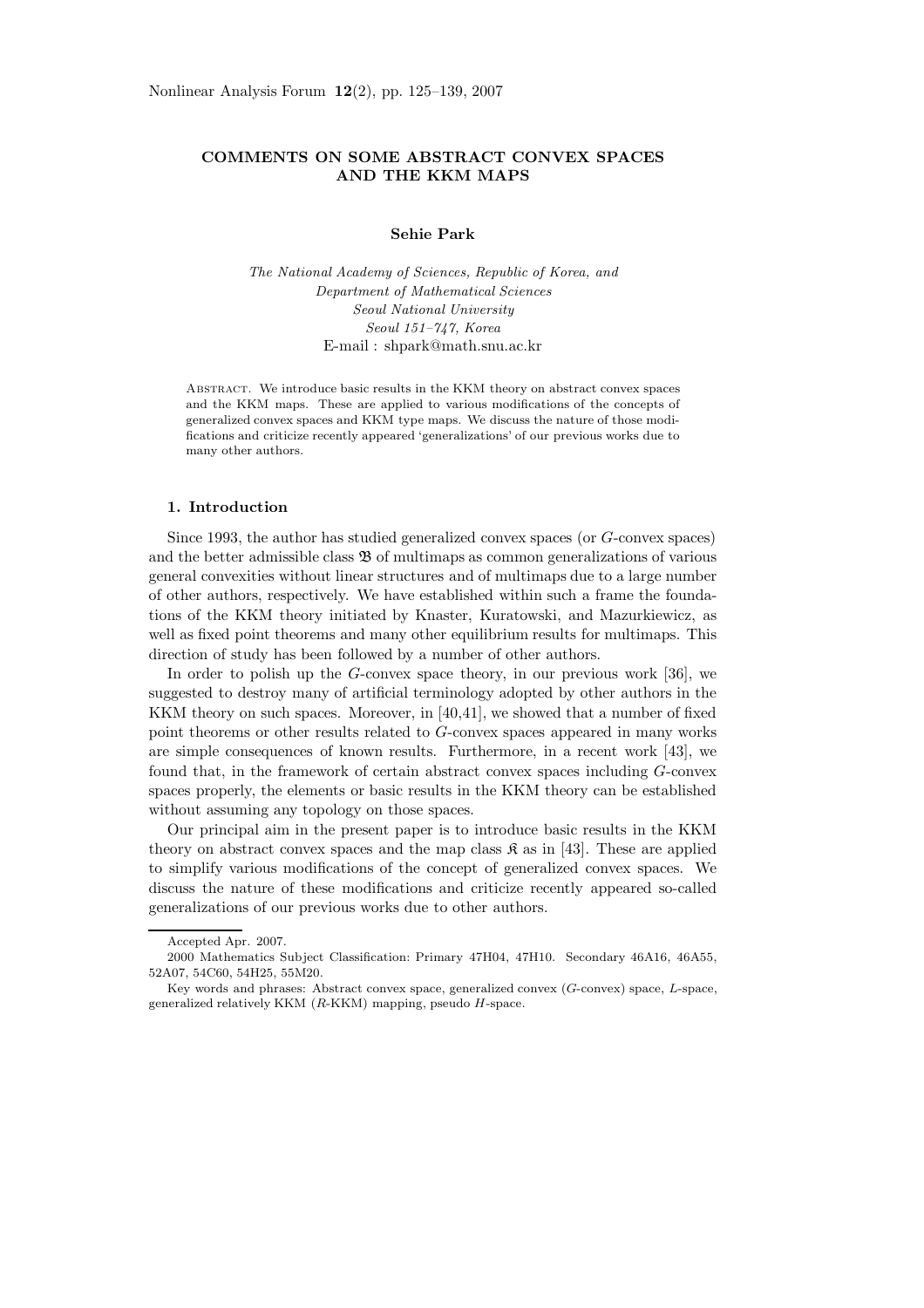In Section 2, we introduce our new abstract convex spaces, KKM maps, and the map class  $\mathfrak{RC}$  [or  $\mathfrak{RD}$ ] in [43], and, in Section 3, a few basic theorems in our KKM theory for those spaces given in [43]. Section 4 deals with KKM type theorems for *G*-convex spaces, which are shown to be easily deduced from our new results on abstract convex spaces.

Sections 5-8 are devoted to various modifications of *G*-convex spaces and KKM type maps appeared in the 21st century. We show that most of them are mere modifications without having any proper example or any applicability. Such modifications are, for examples, *L*-spaces, generalized *R*-KKM maps, pseudo *H*-spaces, and others.

### **2.** Abstract convex spaces and the map classes  $\hat{\mathcal{R}}$ ,  $\hat{\mathcal{R}}\hat{\mathcal{C}}$ , and  $\hat{\mathcal{R}}\hat{\mathcal{D}}$

Let  $\langle D \rangle$  denote the set of all nonempty finite subsets of a set *D*. Multimaps are also called simply maps.

**Definitions [43].** An abstract convex space  $(E, D; \Gamma)$  consists of nonempty sets  $E$ , *D*, and a multimap  $\Gamma : \langle D \rangle \to E$  with nonempty values. We may denote  $\Gamma_A := \Gamma(A)$ for  $A \in \langle D \rangle$ .

For any  $D' \subset D$ , the Γ-convex hull of  $D'$  is denoted and defined by

$$
co_{\Gamma} D' := \bigcup \{ \Gamma_A \mid A \in \langle D' \rangle \} \subset E.
$$

[ co is reserved for the convex hull in vector spaces.]

A subset X of *E* is called a  $\Gamma$ -convex subset of  $(E, D; \Gamma)$  relative to  $D'$  if for any  $N \in \langle D' \rangle$ , we have  $\Gamma_N \subset X$ , that is, co<sub>Γ</sub>*D'*  $\subset X$ . Then  $(X, D'; \Gamma_{\langle D' \rangle})$  is called a Γ-convex subspace of (*E,D*; Γ).

When  $D \subset E$ , the space is denoted by  $(E \supset D; \Gamma)$ . In such case, a subset *X* of *E* is said to be Γ-convex if  $\text{co}_{\Gamma}(X \cap D) \subset X$ ; in other words, X is Γ-convex relative to  $D' := X \cap D$ . In case  $E = D$ , let  $(E; \Gamma) := (E, E; \Gamma)$ .

An abstract convex space with a topology on *E* is called an abstract convex topological space.

If the reader prefers, abstract convex spaces can be called *A*-convex spaces.

**Examples.** 1. A convexity space  $(E, C)$  in the classical sense; see [49], where the bibliography lists 283 papers.

2. A generalized convex space due to Park or a *G*-convex space (*X, D*; Γ) consists of a topological space X, a nonempty set D, and a multimap  $\Gamma : \langle D \rangle \to X$  such that for each  $A \in \langle D \rangle$  with the cardinality  $|A| = n + 1$ , there exists a continuous function  $\phi_A : \Delta_n \to \Gamma(A)$  such that  $J \in \langle A \rangle$  implies  $\phi_A(\Delta_J) \subset \Gamma(J)$ .

Here,  $\Delta_n$  is the standard *n*-simplex with vertices  $\{e_i\}_{i=0}^n$ , and  $\Delta_J$  the face of  $\Delta_n$ corresponding to  $J \in \langle A \rangle$ ; that is, if  $A = \{a_0, a_1, \ldots, a_n\}$  and  $J = \{a_{i_0}, a_{i_1}, \ldots, a_{i_k}\}$ *A*, then  $\Delta_J = \text{co}\{e_{i_0}, e_{i_1}, \ldots, e_{i_k}\}$ . In certain cases, it is possible to assume  $\Gamma(A)$  $\phi_A(\Delta_n)$ .

For details, see [33-38,40-42,44-47].

3. A *G*-convex space  $(X, D; \Gamma)$  is called a *C*-space (or an *H*-space) if each  $\Gamma_A$  is *ω*-connected (that is, *n*-connected for all  $n \geq 0$ ) and  $\Gamma_A \subset \Gamma_B$  for  $A \subset B$  in  $\langle D \rangle$ ; see Horvath [17,18] for particular forms for  $X = D$ .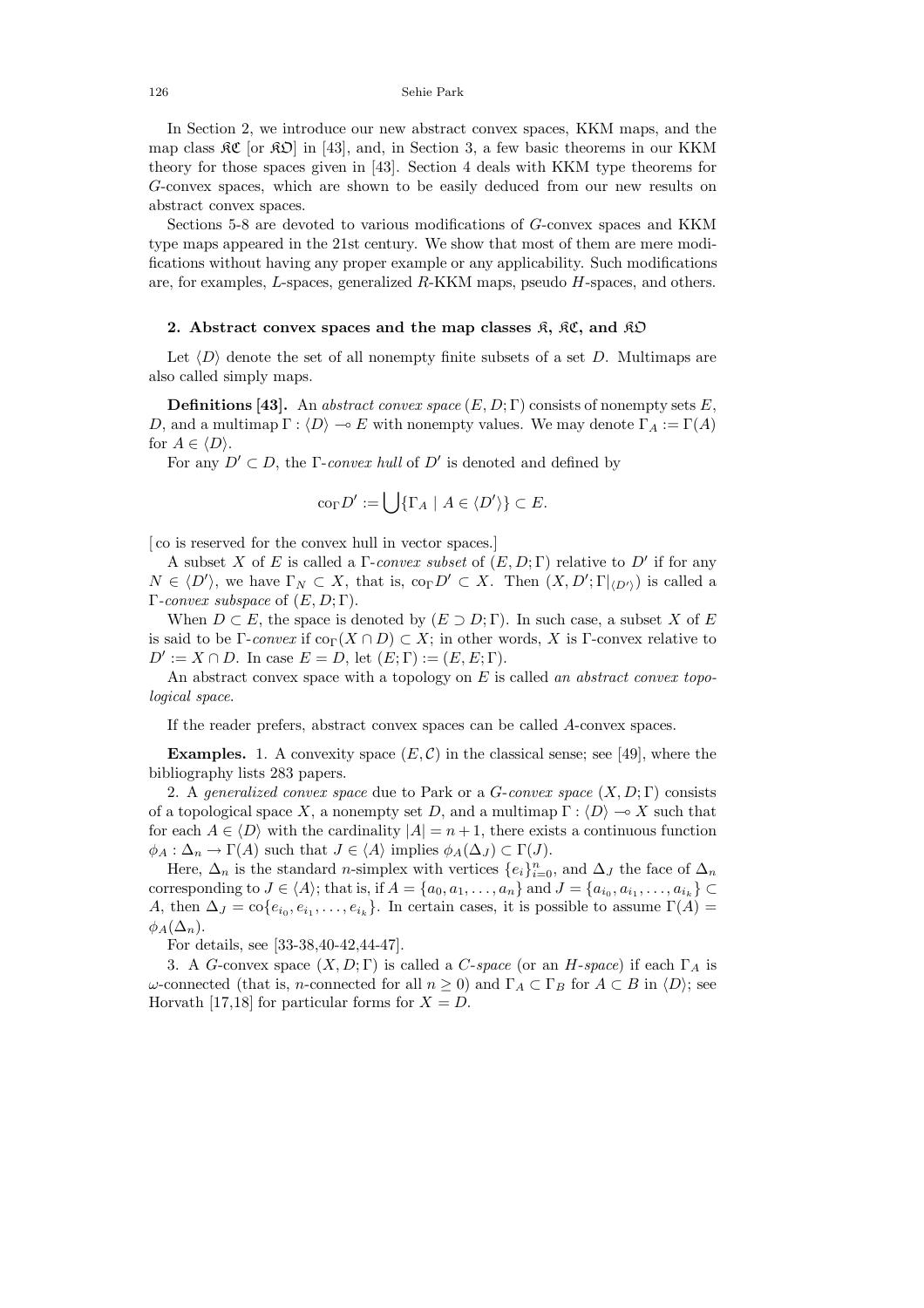4. A convex space  $(X, D; \Gamma)$  is a triple where X is a subset of a vector space,  $D \subset X$  such that  $\text{co } D \subset X$ , and each  $\Gamma_A$  is the convex hull of  $A \in \langle D \rangle$  equipped with the Euclidean topology. This concept generalizes the one due to Lassonde [23].

5. Let  $E$  be a topological vector space with a neighborhood system  $V$  of its origin. A subset X of *E* is said to be almost convex [16] if for any  $V \in V$  and for any finite subset  $A := \{x_1, x_2, ..., x_n\}$  of *X*, there exists a subset  $B := \{y_1, y_2, ..., y_n\}$  of *X* such that  $y_i - x_i \in V$  for each  $i = 1, 2, ..., n$  and co  $B \subset X$ . By choosing one of such *B*, let  $\Gamma_A := \text{co } B$  for each  $A \in \langle X \rangle$ . Then  $(X; \Gamma)$  becomes an abstract convex space.

**Definitions.** Let  $(E, D; \Gamma)$  be an abstract convex space and Z a set. For a multimap  $F: E \to Z$  with nonempty values, if a multimap  $G: D \to Z$  satisfies

$$
F(\Gamma_A) \subset G(A) := \bigcup_{y \in A} G(y) \quad \text{for all } A \in \langle D \rangle,
$$

then *G* is called a KKM map with respect to *F*. A KKM map  $G: D \to E$  is a KKM map with respect to the identity map 1*E*.

A multimap  $F: E \to Z$  is called a  $\mathfrak{K}\text{-}map$  if, for any KKM map  $G: D \to Z$  with respect to *F*, the family  ${G(y)}_{y \in D}$  has the finite intersection property. We denote

$$
\mathfrak{K}(E, Z) := \{ F : E \multimap Z \mid F \text{ is a } \mathfrak{K}\text{-map} \}.
$$

Similarly, when  $Z$  is a topological space, a  $\Re\mathfrak{C}$ -map is defined for closed-valued maps  $G$ , and a  $\mathcal{R}D$ -map for open-valued maps  $G$ . Note that if  $Z$  is discrete then three classes  $\mathfrak{K}, \mathfrak{K}\mathfrak{C}$ , and  $\mathfrak{K}\mathfrak{D}$  are identical. Some authors use the notation KKM( $E, Z$ ) instead of  $\mathfrak{RC}(E,Z)$ .

**Examples.** 1. Every abstract convex space in our sense has a map  $F \in \mathcal{R}(E, Z)$ for any nonempty set *Z*. In fact, for each  $x \in E$ , choose  $F(x) := Z$  or  $F(x) := \{z_0\}$ for some  $z_0 \in Z$ .

If  $1_F \in \mathfrak{K}(E, E)$ , then  $f \in \mathfrak{K}(E, Z)$  for any function  $f : E \to Z$ . If E and Z are topological spaces, this holds for  $\mathcal{RC}$  or  $\mathcal{RD}$  for any continuous f.

2. For a *G*-convex space (*X, D*; Γ) and a topological space *Z*, we defined the classes  $\mathfrak{K}, \mathfrak{K} \mathfrak{C}, \mathfrak{K} \mathfrak{O}$  of multimaps  $F : X \to Z$  [38]. It is known that for a *G*-convex space  $(X, D; \Gamma)$ , we have the identity map  $1_X \in \mathcal{RC}(X, X) \cap \mathcal{RO}(X, X)$ ; see [35,38,47]. Moreover, for any topological space *Y*, if  $F : X \to Y$  is a continuous single-valued map or if  $F: X \to Y$  has a continuous selection, then  $F \in \mathfrak{RC}(X,Y) \cap \mathfrak{RO}(X,Y)$ .

3. The admissible class  $\mathfrak{A}_{c}^{\kappa}(X, Y)$  [29] of multimaps  $X \multimap Y$  is a subclass of  $R\mathfrak{C}(X, Y)$  when X is a convex space and Y is a Hausdorff space [30]. Motivated by this, Chang and Yen [6] defined the KKM class of maps on convex subsets of topological vector spaces, and further, Chang et al. [5] extended the KKM-class to S-KKM class. On the other hand, the author showed that, in the class of compact closed multimaps from convex spaces to Hausdorff spaces, two subclasses  $\mathfrak{B}$  and  $\mathfrak{K}$  coincide [31]. Moreover, recently H. Kim [21] showed that two classes KKM and *s*-KKM of multimaps from a convex space into a topological space are identical whenever *s* is surjective [this is the only case *S*-KKM is meaningful]. For a *G*-convex space (*X, D*; Γ) and a Hausdorff space *Y*, it is known that  $\mathfrak{A}_{c}^{\kappa}(X, Y) \subset \mathfrak{K}\mathfrak{C}(X, Y) \cap \mathfrak{K}\mathfrak{O}(X, Y)$  by H. Kim and the author [22].

4. Modifying the original definition of S-KKM maps of Chang et al. [5], Amini et al. [1] defined the S-KKM class for a classical convexity space  $(X, \mathcal{C})$  and a topological space *Y*. Their S-KKM<sub>C</sub> $(Z, X, Y)$  becomes simply  $\mathfrak{RC}(X, Y)$ .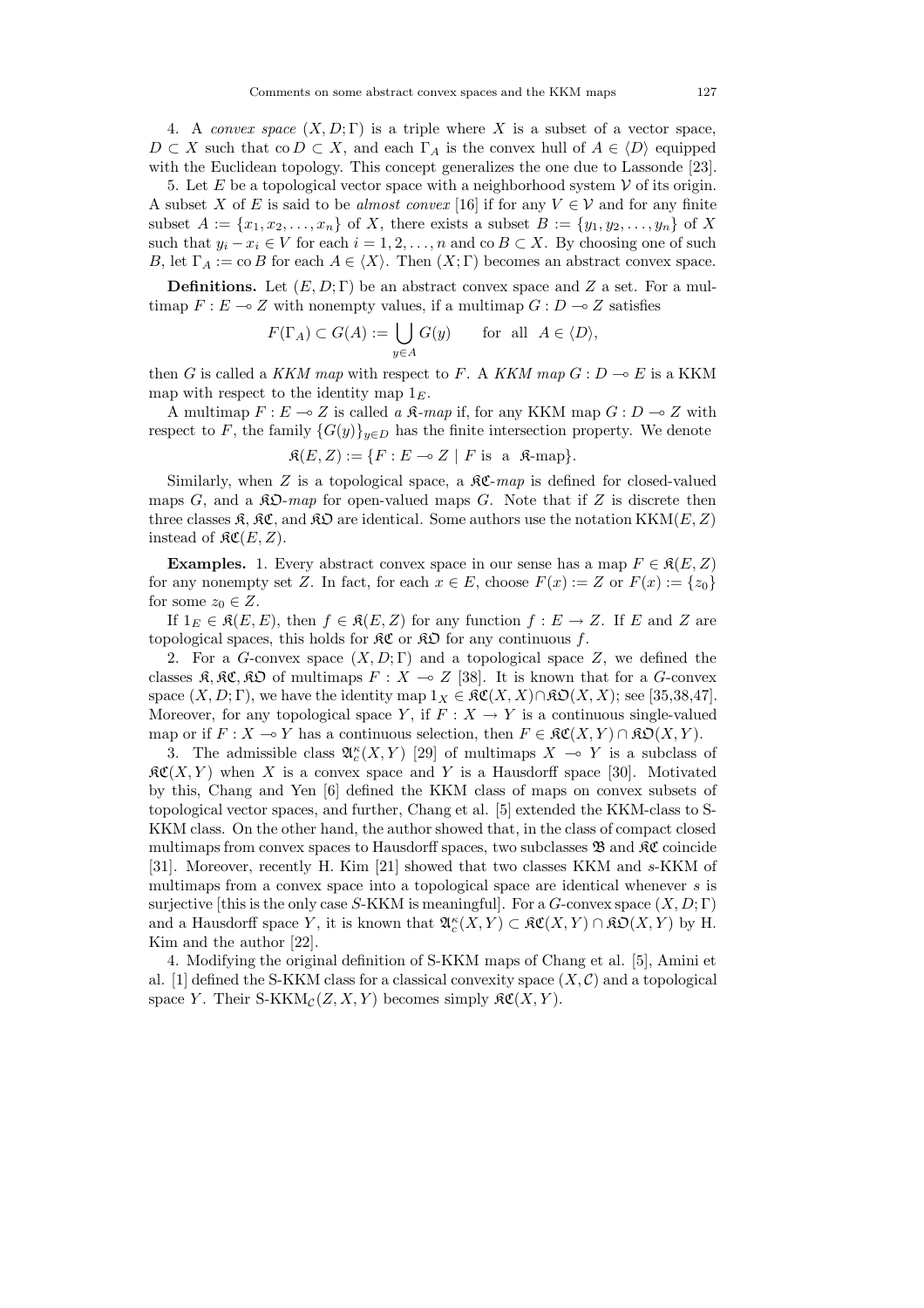#### **3. Basic theorems in the KKM theory**

In our KKM theory on abstract convex spaces given in [39,43], there exist some basic theorems from which we can deduce several equivalent formulations that can be used for applications. In this section, we introduce some of such basic theorems.

We begin with the following prototype of KKM type theorems:

**Theorem A.** *Let*  $(E, D; \Gamma)$  *be an abstract convex space, Z a set, and*  $F \in$  $\mathfrak{K}(E, Z)$ *.* Let  $G: D \longrightarrow Z$  be a map such that

 $(A.1)$  *for any*  $N \in \langle D \rangle$ ,  $F(\Gamma_N) \subset G(N)$ .

*Then for each*  $N \in \langle D \rangle$ ,  $F(E) \cap \bigcap \{ G(y) \mid y \in N \} \neq \emptyset$ .

**Remarks.** 1. If *Z* is a topological space and *G* is open-valued [resp., closedvalued], then we can assume  $F \in \mathfrak{RO}(E, Z)$  [resp.,  $F \in \mathfrak{RC}(E, Z)$ ].

2. If  $E = Z$  and if the identity map  $1_E = F \in \mathcal{R}(E, E)$ , then Condition (A.1) says that *G* is a KKM map. If  $E = Z = \Delta_n$  is an *n*-simplex, *D* is the set of its vertices, and  $\Gamma = \infty$  is the convex hull operation, then the celebrated KKM principle says that  $1_E \in \mathfrak{RC}(E,E).$ 

3. If *D* is a nonempty subset of a topological vector space  $E = Z$  (not necessarily Hausdorff), Fan's KKM lemma says that  $1_E \in \mathfrak{RC}(E, E)$  [15].

4. For another forms of the KKM theorem for convex spaces, *H*-spaces, or *G*convex spaces and their applications, there are a large number of works; see [34,35,43] and references therein.

From Theorem A, we have another finite intersection property as follows:

**Theorem B.** Let  $(E, D; \Gamma)$  be an abstract convex space, Z a set, and  $F \in$  $\mathfrak{K}(E, Z)$ *.* Let  $G: D \to Z$  and  $H: E \to Z$  be maps satisfying

(B.1) *for each*  $x \in E$ ,  $F(x) \subset H(x)$ *; and* 

(B.2) *for each*  $z \in F(E)$ *,*  $M \in \langle D \setminus G^{-}(z) \rangle$  *implies*  $\Gamma_M \subset E \setminus H^{-}(z)$ *. Then*  $F(E) \cap \bigcap \{G(y) \mid y \in N\} \neq \emptyset$  for all  $N \in \langle D \rangle$ .

The following coincidence theorem follows from Theorem B.

**Theorem C.** Let  $(E, D; \Gamma)$  be an abstract convex space, Z a set,  $S: D \to Z$ , T:  $E \multimap Z$  *maps, and*  $F \in \mathfrak{K}(E, Z)$ *. Suppose that* 

(C.1) *for each*  $z \in F(E)$ ,  $\operatorname{co}_{\Gamma} S^{-}(z) \subset T^{-}(z)$ *; and* 

 $(C.2)$   $F(E) \subset S(N)$  for some  $N \in \langle D \rangle$ .

*Then there exists an*  $\bar{x} \in E$  *such that*  $F(\bar{x}) \cap T(\bar{x}) \neq \emptyset$ *.* 

**Remark.** If *Z* is a topological space and *S* has open [resp., closed] values, then we can assume  $F \in \mathfrak{RC}(E, Z)$  [resp.,  $F \in \mathfrak{RO}(E, Z)$ ].

From Theorem C, we obtain the following Ky Fan type matching theorem:

**Theorem D.** Let  $(E, D; \Gamma)$  be an abstract convex space, Z a set, S : D  $\rightarrow$ *Z*, and  $F \in \mathfrak{K}(E, Z)$  *satisfying* (C.2)*.* Then there exists an  $M \in \langle D \rangle$  *such that*  $F(\Gamma_M) \cap \bigcap \{S(x) \mid x \in M\} \neq \emptyset$ .

Theorem D can be stated in its contrapositive form and in terms of the complement  $G(x)$  of  $S(x)$  in Z. Then we obtain Theorem A. Therefore, Theorems A–D are equivalent.

From Theorem C, we have the following prototype of the Fan-Browder fixed point theorem: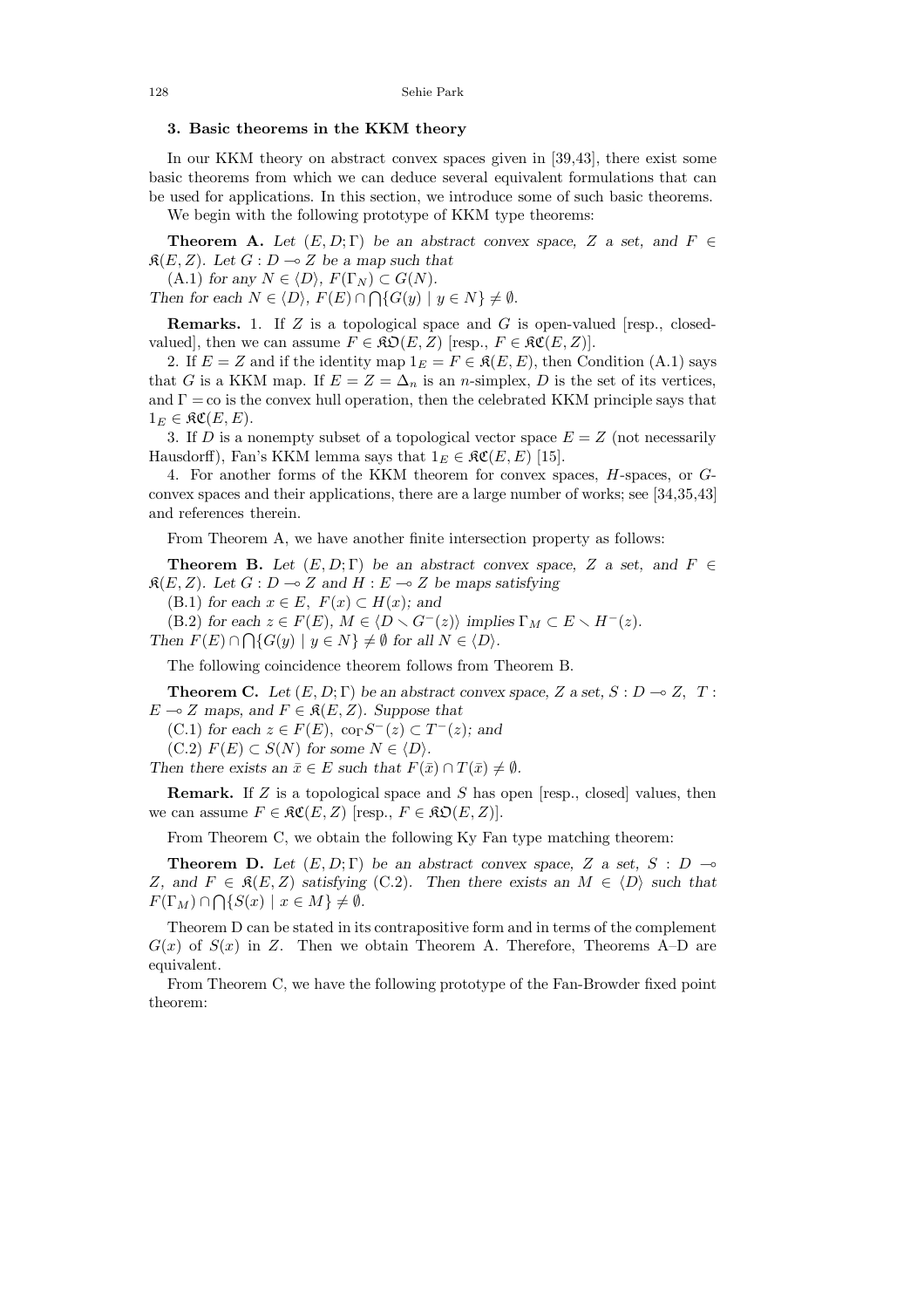**Theorem E.** Let  $(E, D; \Gamma)$  be an abstract convex topological space, and  $G: E \to$ *D,*  $F: E \to E$  maps satisfying

 $(E.1)$  *for each*  $x \in E$ ,  $co<sub>\Gamma</sub>G(x) \subset F(x)$ ;

 $(E.2) E = G^{-1}(N)$  for some  $N \in \langle D \rangle$ ; and

(E.3) *G*<sup>−</sup> *has open* [*resp., closed*] *values.*

*If the identity map*  $1_E \in \mathfrak{RC}(E, E)$  [*resp.*  $1_E \in \mathfrak{RO}(E, E)$ ]*, then F has a fixed point*  $\bar{x} \in E$ *, that is,*  $\bar{x} \in F(\bar{x})$ *.* 

**Definition.** For a given abstract convex space  $(E, D; \Gamma)$  and a topological space *X*, a map  $H: X \to E$  is called a  $\Phi$ -map (or a Fan-Browder map) if there exists a map  $G: X \to D$  such that

(i) for each  $x \in X$ , co<sub>Γ</sub> $G(x) \subset H(x)$ ; and

(ii)  $X = \bigcup \{ \text{Int } G^-(y) \mid y \in D \}.$ 

**Definitions.** An abstract convex uniform space  $(E, D; \Gamma; \mathcal{U})$  is an abstract convex space with a basis  $U$  of a uniform structure of  $E$ .

In  $(E, D; \Gamma; \mathcal{U})$ , a subset  $Z$  of  $E$  is called a  $\Phi\text{-}set$  if, for any entourage  $U \in \mathcal{U}$ , there exists a  $\Phi$ -map *H* :  $Z \to E$  such that  $Gr(H) \subset U$ . If *E* itself is a  $\Phi$ -set, then it is called a  $\Phi$ -space.

A point  $x \in E$  is called a *U*-fixed point of a map  $F : E \to E$  if  $F(x) \cap U[x] \neq \emptyset$ . The map *F* is said to have the almost fixed point property whenever it has a *U*-fixed point for each  $U \in \mathcal{U}$ .

**Theorem F.** *Let*  $(E, D; \Gamma; \mathcal{U})$  *be an abstract convex uniform space and*  $F \in$  $R\mathfrak{C}(E,E)$  *a compact map.* If  $\overline{F(E)}$  is a  $\Phi$ -set, then F has the almost fixed point *property.*

**Corollary F.1.** *Under the hypothesis of Theorem F, further if*  $(E, \mathcal{U})$  *is separated and if F is closed, then it has a fixed point.*

From now on, numbers attached to Theorems and Definitions are the ones in their original sources.

### **4. Generalized KKM maps**

Our aim in this section is to give examples of our KKM maps with respect to a certain map *F*.

One of the most general KKM theorems for *G*-convex spaces is due to the present author and H. Kim [45,46]. Later in 2001, it is refined by Kalmoun and Rihai [20] as follows:

**Theorem 2.1 [20].** *Let* (*X, D*; Γ) *be a G-convex space, Z a Hausdorff space,*  $F \in \mathfrak{A}_{c}^{\kappa}(X, Z)$ , and  $G: D \to Z$  such that

 $(1.1)$  *G* is transfer closed-valued [that is,  $\bigcap_{y \in D} \overline{G(y)} = \bigcap_{y \in D} G(y)$ ];

 $(1.2)$  *G* is weakly FG-KKM [*that is,*  $F(\Gamma_A) \subset \bigcup_{y \in A} \overline{G(y)}$  *for all*  $A \in \langle D \rangle$  ];

 $(1.3)$  *there exists a nonempty compact subset*  $\tilde{K}$  *of*  $\tilde{Z}$  *such that either* 

 $($ i)  $\bigcap_{y \in B} G(y) \subset K$  *for some B* ∈  $\langle D \rangle$ *, or* 

(ii)  $\check{X} \supset D$  and for each  $N \in \langle D \rangle$ , there exists a compact *G*-convex subset  $L_N$  of *X containing N such that*  $F(L_N) \cap \bigcap_{y \in L_N \cap D} \overline{G(y)} \subset K$ *.*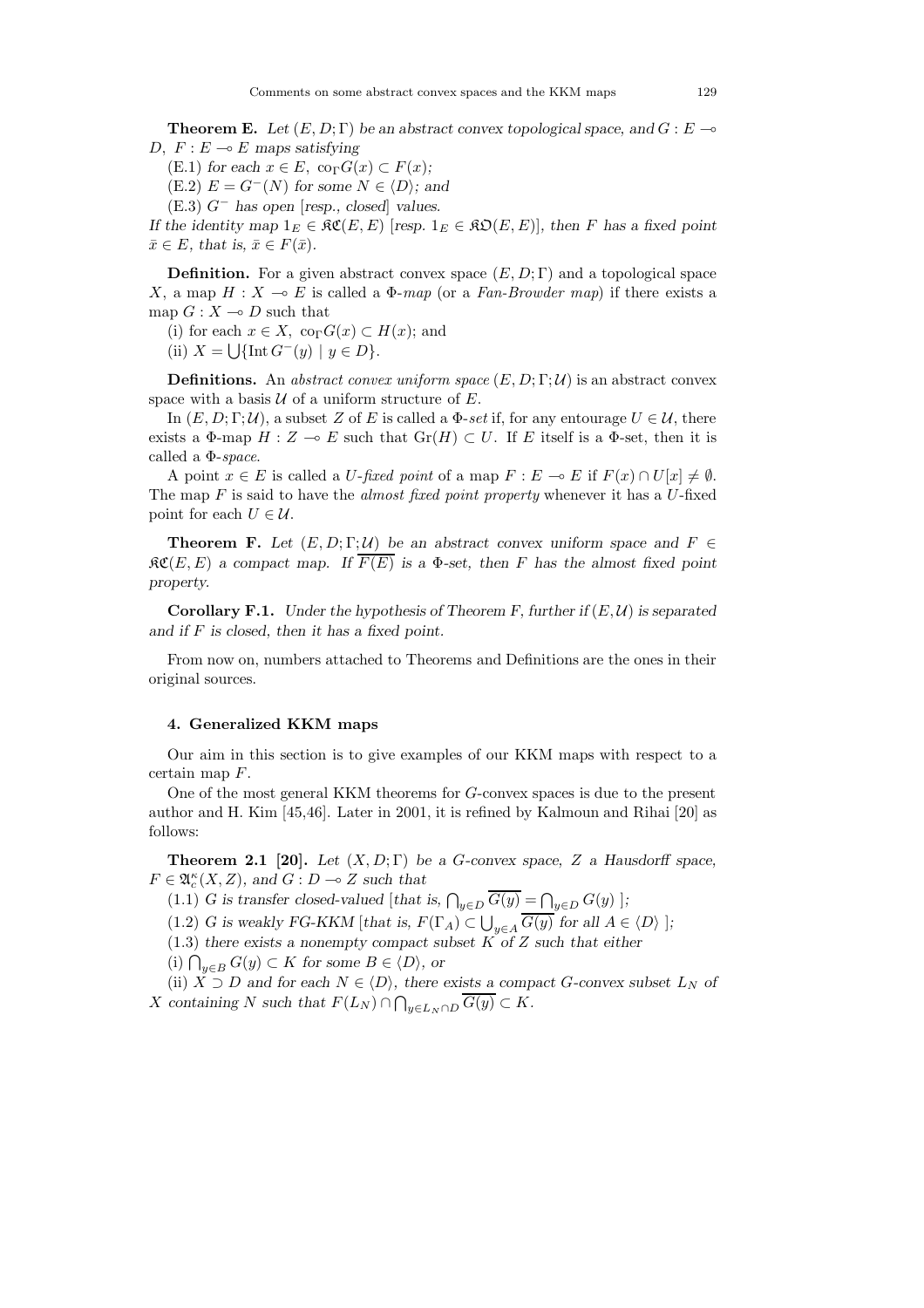*Then*  $\bigcap_{y \in D} G(y) \cap \overline{F(X)} \cap K \neq \emptyset$ .

We replaced *T* and *F* in Theorem 2.1 [20] by *F* and *G*, resp., as above. Here, if *F* is single-valued, then *Z* is not necessarily Hausdorff. The original proof is based on a result of the present author and H. Kim [44]. But we give a simple proof based on Theorem A. Note that  $F \in \mathfrak{RC}(X, Z)$ .

**Proof.** From Theorem A with  $E := X$ , we immediately have  $\overline{F(X)} \cap \bigcap_{y \in N} \overline{G(y)} \neq$  $\emptyset$  for each  $N \in \langle D \rangle$ .

(i) Let  $K' := \overline{F(X)} \cap \bigcap_{y \in B} \overline{G(y)} \cap K \neq \emptyset$ . Then the family  $\{\overline{G(y)} \cap K'\}_{y \in D}$  is a family of closed sets in the compact set *K* and hence has the whole intersection property, that is,  $\bigcap_{y\in D} \overline{G(y)} \cap \overline{F(X)} \cap K \neq \emptyset$ . By (1.1) the conclusion follows.

(ii) Let  $K' := \overline{F(X)} \cap \bigcap_{y \in N} \overline{G(y)} \cap K \supset \overline{F(L_N)} \cap \bigcap_{y \in L_N \cap D} \overline{G(y)} \cap K \neq \emptyset$ . Then as in above, we have the conclusion.

Using our new terminology, (1.2) can be stated as follows:

 $(1.2)$ <sup>'</sup>  $\overline{G}$  is a KKM map with respect *F*.

Motivated by a large number of recent works on generalized KKM maps, we introduced the following definition in 2001 [47]:

Let  $(X, D; \Gamma)$  be a *G*-convex space and *I* a nonempty set. A map  $F: I \to X$  is called a *generalized KKM map* provided that for each  $N \in \langle I \rangle$ , there exists a function  $\sigma: N \to D$  such that  $\Gamma_{\sigma(M)} \subset F(M)$  for each  $M \in \langle N \rangle$ .

In [47], a unified account on results for such maps was given; for example, the KKM type theorem, characterizations of such maps, an equilibrium theorem implying minimax inequalities, variational inequalities, and so on.

In our new theory, a generalized KKM map can be regarded simply as a KKM map for the *G*-convex space  $(X, I; \Gamma')$ , where  $\Gamma'_M := \Gamma_{\sigma(M)} \subset F(M)$  for each  $M \in \langle N \rangle$ and each  $N \in \langle I \rangle$ .

In 2002, similar results appeared in [10], which have trivial defects in certain aspects.

In 2004, the authors of [13] defined the following (where  $\mathfrak{F}(X) = \langle X \rangle$ ):

**Definition 2.1 [13].** Let *X* be a nonempty subset of a *G*-convex space  $(E \supset D; \Gamma)$ and let  $T: X \to 2^E$  be a set-valued mapping. *T* is said to be a GKKM mapping if  $N \in \mathfrak{F}(X \cap D)$  implies  $\Gamma(N) \subseteq \bigcup_{x \in N} \overline{T(x)}$ .

**Definition 2.2 [13].** Let  $Y$  be a nonempty set and let  $X$  be a nonempty subset of a *G*-convex space  $(E \supset D; \Gamma)$ . The set-valued mapping  $T: Y \to 2^X$  is said to be a generalized GKKM mapping if, for each  $B = \{y_1, \ldots, y_n\} \in \mathfrak{F}(Y)$ , there exists  $A = \{x_1, \ldots, x_n\} \in \mathfrak{F}(X \cap D)$  such that, for any subset  $\{x_{i_1}, \ldots, x_{i_k}\}$  of  $A$ ,  $\Gamma(\{x_{i_1}, \ldots, x_{i_k}\}) \subseteq \bigcup_{j=1}^k T(y_{i_j}).$ 

In order to match our new definitions, in Definition 2.1 [13], let  $D' := X \cap D$  and  $\Gamma' := \Gamma|_{\langle D' \rangle}$ . Then a GKKM map  $T : D' \to E$  becomes a KKM map if  $N \in \mathfrak{F}(X \cap D)$ implies  $\Gamma(N) \subseteq \bigcup_{x \in N} T(x)$ . (Notice that *T* is not necessarily defined on  $X \setminus D'$ .)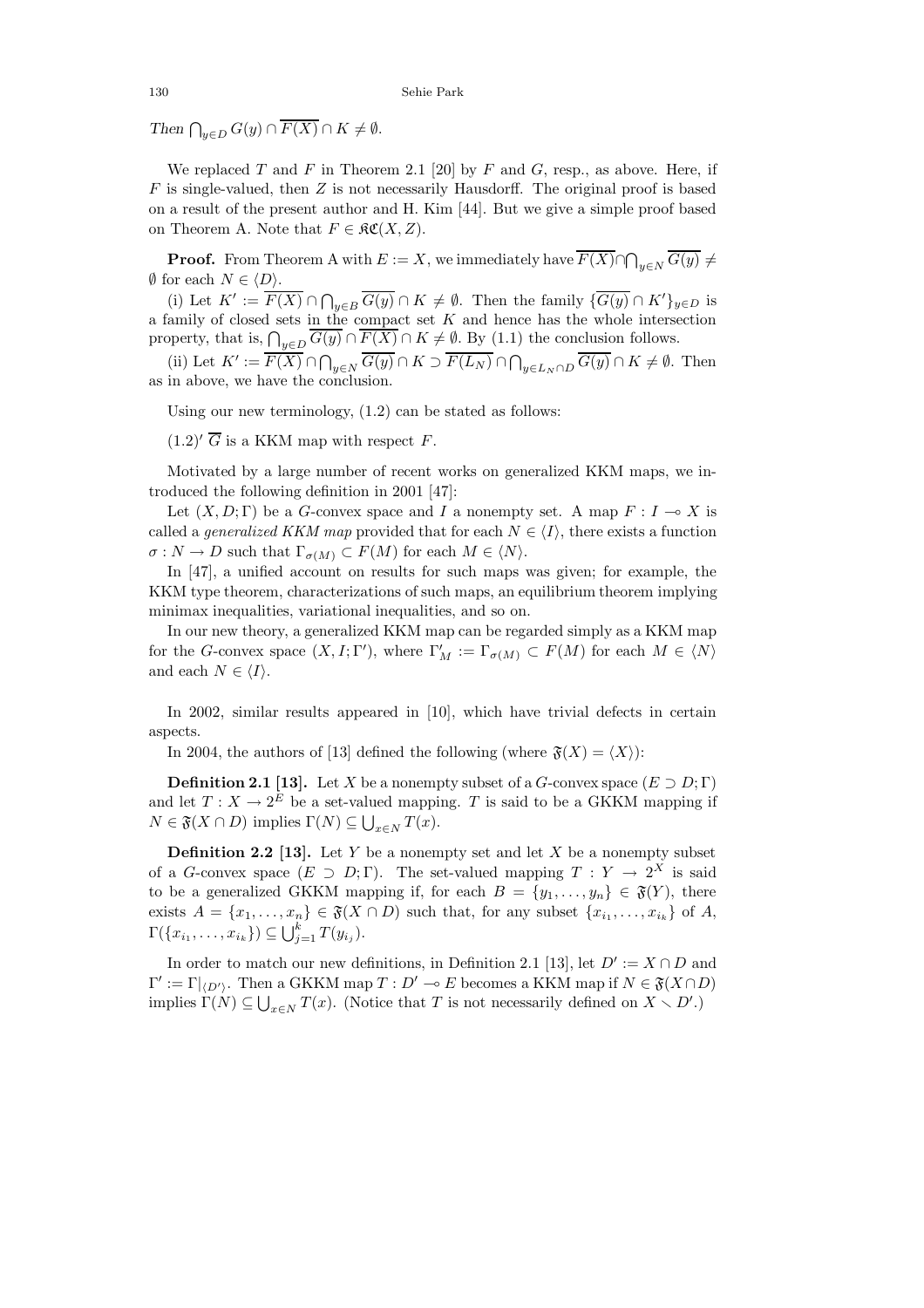In Definition 2.2 [13], for the *G*-convex space  $(E, Y; \Gamma')$ , where  $\Gamma'(B) := \Gamma(A)$  for each  $B \in \langle Y \rangle$ , a map  $T : Y \multimap E$  is a KKM map if, for any subset  $\{x_{i_1}, \ldots, x_{i_k}\}$  of  $A, \Gamma(\{x_{i_1}, \ldots, x_{i_k}\}) \subseteq \bigcup_{j=1}^k T(y_{i_j}).$ 

Consequently, the concepts of generalized KKM-maps and GKKM maps in [10,13, 20,46] are disguised forms of KKM maps in our new sense.

### **5. On** *L***-spaces**

The original KKM principle is for the triple  $(\Delta_n, V; \text{co})$ , where *V* denotes the set of vertices and co :  $\langle V \rangle \to \Delta_n$  the convex hull operation, and Ky Fan's celebrated lemma [15] is for  $(E, D; \infty)$ , where  $D$  is a nonempty subset of a topological vector space *E*. These are the origins of our *G*-convex space (*X, D*; Γ). Note that any KKM type theorem on  $(X; \Gamma)$  can not contain the KKM principle and the Ky Fan lemma.

For the definition of a *G*-convex space, at first, we assumed an additional condition that

(\*) for each  $A, B \in \langle D \rangle$ ,  $A \subset B$  implies  $\Gamma_A \subset \Gamma_B$ .

In 1998, this isotonicity was removed from the definition of *G*-convex spaces; see [33-38].

**Examples.** Let  $\Delta_3 = \text{co } V$  where  $V = \{e_0, e_1, e_2, e_3\}.$ 

1. We have a *G*-convex space  $(\Delta_3, V; \text{co})$  where co :  $\langle V \rangle \rightarrow \Delta_3$  is the convex hull operator.

2. Let  $(\Delta_3, V; \Gamma)$  be a *G*-convex space given by  $\Gamma\{e_0, e_1\} := \text{co}\{e_0, e_1, e_2\}$  and  $\Gamma(N) := \text{co } N$  for all other  $N \in \langle V \rangle$ . Then  $\Gamma$  violates the isotonicity (\*).

In the same year, Ben-El-Mechaiekh et al. [4] defined an *L*-space (*E,* Γ), which is a particular form of our *G*-convex space  $(X, D; \Gamma)$  [without assuming (\*)] for the case  $E = X = D$ . With the misconception that the class of *L*-spaces contains our class of *G*-convex spaces, a number of careless authors of [9,10,14,28,48] restated a number of particular results (with certain defects) of known ones. All of these authors failed to give any proper example justifying their misconception.

In 2003, the authors of [48] considered the same particular form of our *G*-convex spaces as follows (where  $\mathfrak{F}(X) = \langle X \rangle$ ):

**Definition 1 [48].** Let *X* be a topological space, *X* has an *L*-structure if there exists a non-empty valued correspondence  $\Psi : \mathfrak{F}(X) \to X$  and for all  $B \in \mathfrak{F}(X)$ , namely  $B = \{b_0, b_1, \dots, b_n\}$ , there exists a continuous function  $f^B : \Delta_n \to \Psi(B)$ such that for all  $J \subseteq \{0,1,\dots,n\}$ ,  $f^B(\Delta_J) \subseteq \Psi(\{b_i : i \in J\})$ . The pair  $(X,\Psi)$  is called an *L*-space.

In [48], its authors defined a generalized KKM-correspondence and obtained a necessary and sufficient condition for a multimap to be a such correspondence as Theorem 1 [48]. But, in our previous work [41], we noted that this theorem has already several generalizations in [47].

In [9], Ding obtained the following results similar to the Himmelberg fixed point theorem [16]: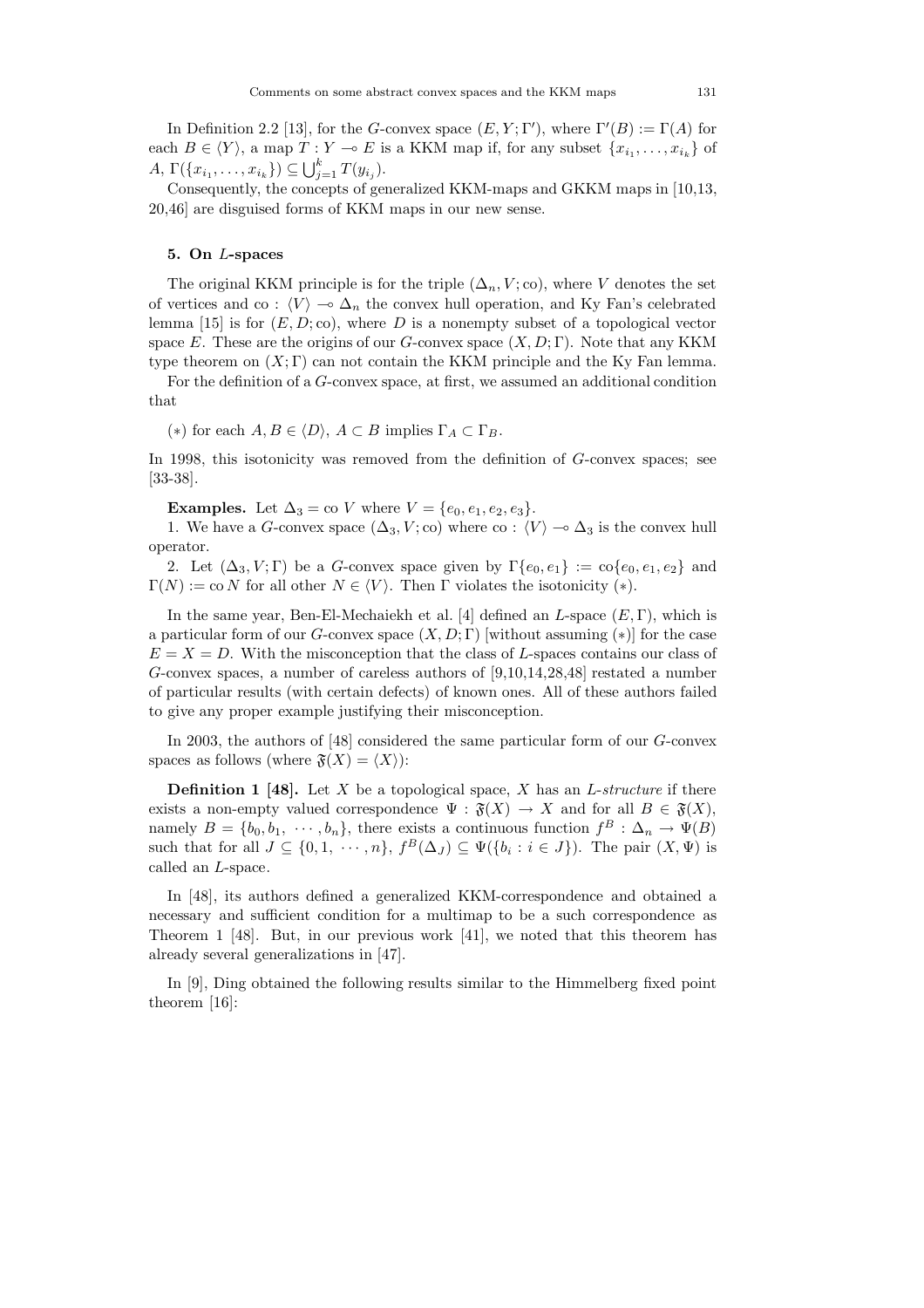132 Sehie Park

**Theorem 3.1 [9].** *Let* (*X,* Γ*,* U) *be a locally L-convex space, D be an L-compact subset of X. If*  $T \in KKM(X, D)$ *, then for each open entourage*  $U \in \mathcal{U}$  there exists  $x_U \in E$  *such that*  $Tx_U \cap U(x_U) \neq \emptyset$ , where *E is the compact L-convex subset of X containing D.*

**Theorem 3.2 [9].** *Let*  $(X, \Gamma, \mathcal{U})$  *be a locally L-convex space, D be an L-compact subset of X, and*  $T \in KKM(X, D)$  *be upper semicontinuous with closed values. Then T has a fixed point in X.*

Since any subset of a locally *G*-convex space is a  $\Phi$ -set [42], these are particular forms of Theorem F and Corollary F.1, resp. Ding's theorems are actually for maps in  $KKM(D, D)$  and hence can not generalize the Himmelberg theorem.

In [10], Ding defined a GLKKM mapping equivalent to the one defined as above in [48] and obtained KKM type theorems and some of its consequences. All results in [10] are already known in more general forms in [47] and others.

In 2002, the authors of [14] incorrectedly repeated that a *G*-convex space is essentially an *L*-convex space introduced by Ben-El-Mechaiekh et al. [4] and gave the following particular form of an earlier work of Ding:

**Theorem 1.1 [14].** *Let*  $(X, \Gamma)$  *be a G-convex space, K be a nonempty compact subset of X, and*  $G, T: X \to 2^X$  *be two set-valued mappings such that we have the following.*

(i) *For each*  $x \in K$ *, there exists*  $y \in X$  *such that*  $x \in \text{cint } G^{-1}(y) \cap K$  *and* 

$$
K = \bigcup_{y \in X} (\text{cint } G^{-1}(y) \cap K) = \bigcup_{y \in X} (G^{-1}(y) \cap K).
$$

(ii) *For each*  $x \in X$ ,  $N \in \langle (\text{cint } G^{-1})^{-1}(x) \rangle$  *implies*  $\Gamma(N) \subset T(x)$ *.* 

(iii) *For each*  $x \in K$ *,*  $G(x) \neq \emptyset$ *.* 

(iv) For each  $N \in \langle X \rangle$ , there exists a nonempty compact G-convex subset  $L_N$  of *X containing N such that*

$$
L_N \setminus K \subset \bigcup_{y \in L_N} \text{cint } (G^{-1}(y)).
$$

*Then there exists a point*  $\hat{x} \in X$  *such that*  $\hat{x} \in T(\hat{x})$ *.* 

The authors of [13] incorrectly claimed that this improves and generalizes one of the earlier results of the present author. Notice that (iii) is redundant. By assuming  $S^-$  := cint  $G^{-1}$  has (compactly) open values, the situation would become more simple and the conclusion follows from our Theorem E with  $E = D = L_N$ .

In 2005, Lu and Tang [28] obtained the following main theorem on *L*-spaces: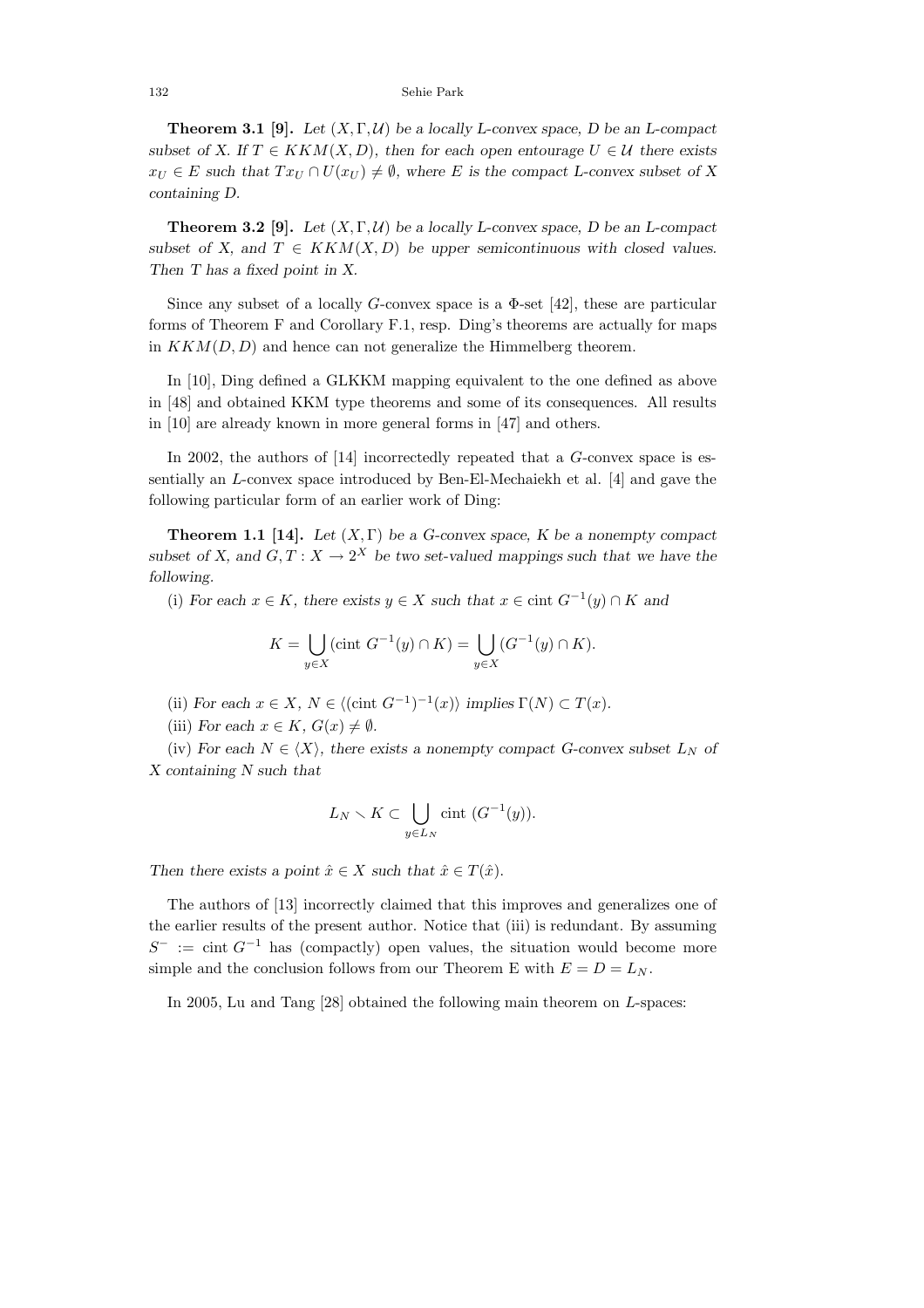**Theorem 1 [28].** *Let X be a Hausdorff space,*  $(Y; \Gamma)$  *be an L-convex space,*  $C: Y \to 2^X$  *be a map, and let M, N be two subsets of*  $X \times Y$ *. Suppose the following conditions are fulfilled:*

- (i) *C is transfer compactly closed-valued;*
- (ii) *for each*  $y \in Y$ *, the set*  $\{x \in X : (x, y) \in N\} \subset C(y)$ *.*

*Suppose also that there exists a subset P of M and a compact subset K of X such that P is closed in*  $X \times Y$ *, and* 

- (iii) *for each*  $x \in K$  *and*  $A \in \langle \{y \in Y : (x, y) \notin N \} \rangle$ ,  $\Gamma(A) \subset \{y \in Y : (x, y) \notin M \}$ ;
- (iv) *for each*  $y \in Y$ *, the set*  $\{x \in K : (x, y) \in P\}$  *is nonempty acyclic.*

*Then*

$$
\bigcap_{y \in Y} C(y) \cap K \neq \emptyset.
$$

We can simplify the situation by using our Theorem B. We will not distinguish maps with their graphs.

**Proof using Theorem B.** Let  $(E, D; \Gamma) := (Y; \Gamma), Z := X$ , and  $F: Y \to K \subset \Gamma$ *X* defined by  $F(y) := P^{-}(y) ∩ K = \{x \in K \mid (x, y) \in P\}$  for  $y \in Y$ . Since *P* is closed,  $P^- \cap (Y \times K)$  is closed in  $Y \times X$  and hence F is a compact closed map with acyclic values. Therefore,  $F \in V(E, Z) \subset \mathfrak{RC}(E, Z)$ , where V denotes the class of acyclic maps.

Let  $G := N^- : D \multimap Z$  and  $H := M^- : E \multimap Z$ . Then

(1) for each  $y \in E = Y$ ,  $F(y) = P^{-1}(y) \cap K \subset P^{-1}(y) \subset M^{-1}(y) = H(y)$  since  $P \subset M$ ; and

(2) for each  $z \in F(E) \subset K$ ,  $A \in \langle D \setminus G^{-}(z) \rangle = \langle \{y \in Y \mid (x, y) \notin N \} \rangle$  implies  $\Gamma_A \subset E \setminus H^-(z) = \{y \in Y \mid (x, y) \notin M\}$  by (iii).

Therefore, all of the requirements of Theorem B are satisfied. Hence,  $\emptyset \neq F(E) \cap$  $\bigcap \{G(y) \mid y \in A\} \subset K \cap \bigcap \{G(y) \mid y \in A\} = K \cap \bigcap_{y \in A} \{x \in X \mid (x, y) \in N\} \subset$  $K \cap \bigcap_{y \in A} C(y)$  for all  $A \in \langle Y \rangle$ . From this finite intersection property, by (i), we have the conclusion.

Note that our proof is more simple than the original one. From Theorem 1 [28], its authors deduce a fixed point theorem, a maximal element theorem, a coincidence theorem, and some minimax theorems in *G*-convex space theory. As we have shown above, their results are for a particular type of *G*-convex spaces, can be simplified, and could be given by transparent proofs.

### **6. Generalized** R**-KKM maps**

Recently, there have appeared authors in [7,8,12,19] and others who tried to rewrite our works on *G*-convex spaces by replacing  $\Gamma(A)$  by  $\phi_A(\Delta_n)$  everywhere and claimed to obtain generalizations without giving any justifications or proper examples. Those authors obtained KKM type theorems or equivalents which can not be applicable even to the KKM principle for  $(\Delta_n, V; \text{co})$  or to the Ky Fan lemma for  $(E \supset D; \text{co})$ , where *E* is a topological vector space.

In 2003, in [7], the following definition appeared: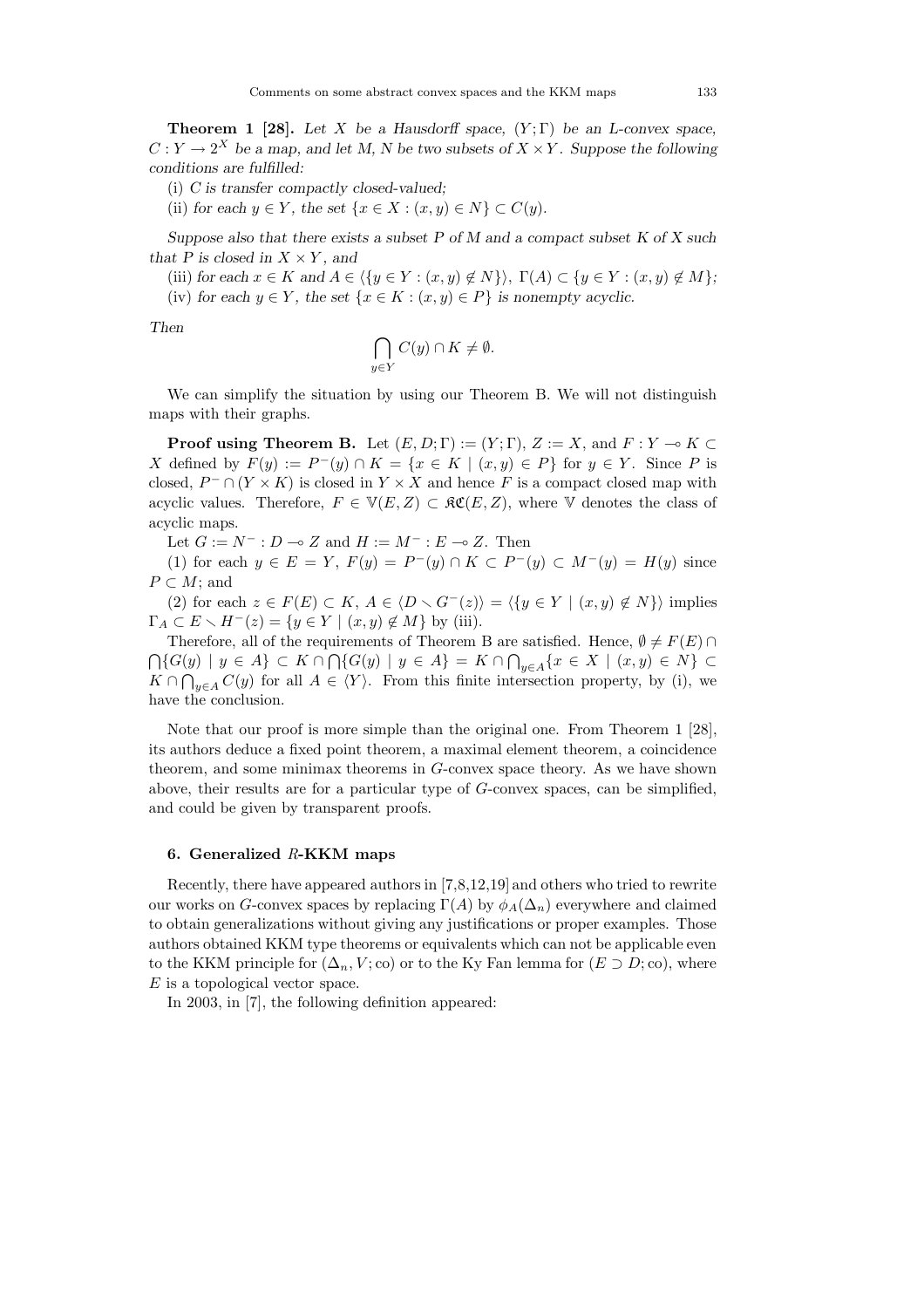**Definition 2.1 [7].** Let *X* be a nonempty set and *Y* be a topological space.  $T: X \to 2^Y$  is said to be generalized relatively KKM (*R*-KKM) mapping if for any  $N = \{x_0, x_1, \ldots, x_n\} \in \langle X \rangle$ , there exists a continuous mapping  $\phi_N : \Delta_n \to Y$  such that, for each  $e_{i_0}, e_{i_1}, \cdots, e_{i_k}$ ,

$$
\phi_N(\Delta_k) \subset \bigcup_{j=0}^k Tx_{i_j},
$$

where  $\Delta_k$  is a standard *k*-simplex of  $\Delta_n$  with vertices  $e_{i_0}, e_{i_1}, \cdots, e_{i_k}$ .

The authors claim that their definition unifies and extends a lot of similar definitions due to other authors.

In our previous work [41], we mentioned that the key result in [7] is a simple consequence of known results. Moreover, in [7], its authors claimed that, applying their key result, they obtained new theorems which unify and extend many known results in recent literature. However, theirs are all disguised forms of known results and their applicability is doubtful.

Note that, by choosing  $\Gamma_N := \phi_N(\Delta_n)$  for each  $N \in \langle X \rangle$ ,  $(Y, X; \Gamma)$  becomes an abstract convex space and their generalized relatively KKM (*R*-KKM) mapping becomes simply a KKM map. Recall that the key result of [7] states a necessary and sufficient condition for  $1_Y \in \mathfrak{RC}(Y, Y)$ .

In 2005, the authors of [12] obtained a necessary and sufficient condition for  $1<sub>Y</sub> \in$  $\mathfrak{K} \mathfrak{O}(Y, Y)$  and some of its routine consequences parallel to the corresponding ones in [7].

In the same year, in [19], its author follows the method in [7]. First of all, we note that, in these three papers [7,12,19], their authors concern with maps having compactly closed [open] values and peculiar closures ccl and interior cint. These are not practical, not general, and can be immediately replaced by ordinary ones by switching the relevant topology to its compactly generated extension; see [36].

In [19], a topological space Y is said to have property  $(H)$  if, for each  $N =$  $\{y_0, \ldots, y_n\} \in \langle Y \rangle$ , there exists a continuous mapping  $\varphi_N : \Delta_n \to Y$ . Then the following is introduced:

**Definition 2.1 [19].** Let *X* be a nonempty set and *Y* be a topological space with property (H).  $T : X \to 2^Y$  is said to be a generalized R-KKM mapping if for each  ${x_0, \ldots, x_n} \in \langle X \rangle$ , there exists  $N = {y_0, \ldots, y_n} \in \langle Y \rangle$  such that

$$
\varphi_N(\Delta_k) \subset \bigcup_{j=0}^k Tx_{i_j},
$$

for all  $\{i_0, \ldots, i_k\} \subset \{0, \ldots, n\}.$ 

Adopting those concepts, in [19], the author obtained some known results or their modifications in the *G*-convex space theory in which we supplied a large number of examples of such spaces. It is noteworthy that the authors of [7,8,12,19] claimed to obtain generalizations of known results without giving any justifications or any proper examples.

The works in [7,8,12,19] can be reduced to the ones in our new abstract convex space theory or *G*-convex space theory as follows: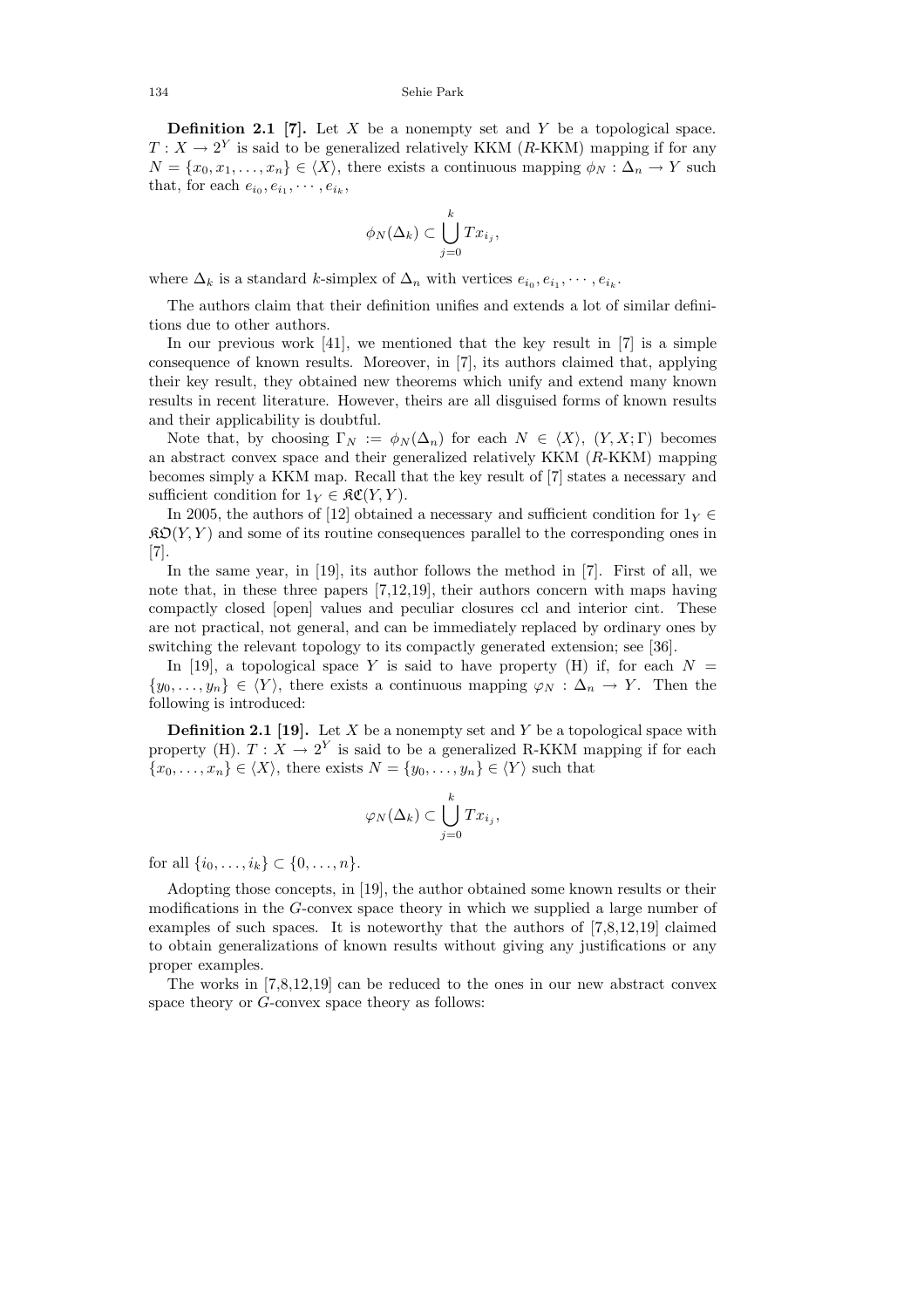**Proposition 1.** *The spaces having property* (*H*) *can be made into an abstract convex space*  $(Y, X; \Gamma)$  *with*  $\Gamma(A) = \Gamma_A := \varphi_N(\Delta_n)$  *for*  $A := \{x_0, \ldots, x_n\} \in \langle X \rangle$ , *where*  $N \in \langle Y \rangle$  *is preassigned fixed one to A.* 

We should recognize that, in the KKM theory on *G*-convex spaces, every argument is related to the finite intersection property of functional values of KKM maps, in other words, related to some  $N \in \langle D \rangle$  in  $(X, D; \Gamma)$ . Therefore, the works in [7,8,12,19] can be reduced to the ones in our *G*-convex space theory as follows:

**Proposition 2.** *Every argument on KKM maps on a space having property* (*H*) *can be switched to the one for the <i>G*-convex space  $(Y, N; \Gamma')$  for some  $N \in \langle Y \rangle$  where

$$
\Gamma'_J = \Gamma'(J) := \varphi_N(\Delta_J) \quad \text{for all} \quad J \in \langle N \rangle.
$$

Moreover, we have

**Proposition 3.** *A generalized R-KKM map*  $T: X \to 2^Y$  *is simply a KKM map for a G*-convex space  $(Y, X; \Gamma)$ *.* 

In fact, let  $A \in \langle X \rangle$  with  $|A| = n + 1$ . Then there corresponds an  $N \in \langle Y \rangle$ with  $|N| = n + 1$ . Define  $\Gamma : \langle X \rangle \to Y$  by  $\Gamma_A := T(A)$  for each  $A \in \langle X \rangle$ . Then  $(Y, X; \Gamma)$  becomes a *G*-convex space. In fact, for each *A* with  $|A| = n + 1$ , we have a continuous function  $\phi_A := \phi_N : \Delta_n \to T(A) =: \Gamma(A)$  such that  $J \in \langle A \rangle$  implies  $\phi_A(\Delta_J) \subset T(J) =: \Gamma(J)$ . Moreover, note that  $\Gamma_A \subset T(A)$  for each  $A \in \langle X \rangle$  and hence  $T: X \to Y$  is a KKM map on a *G*-convex space  $(Y, X; \Gamma)$ .

Contrary to Proposition 3, Ding in [11] claimed as follows: "The above class of generalized  $R-KKM$  mappings include those classes of KKM mappings,  $H-KKM$ mappings, G-KKM mappings, generalized G-KKM mappings, generalized S-KKM mappings, GLKKM mappings and GMKKM mappings defined in topological vector spaces, *H*-spaces, *G*-convex spaces, G-H-spaces, *L*-convex spaces and hyperconvex metric spaces, respectively, as true subclasses."

Therefore, all of the KKM type theorems on such variants are simple consequences of our *G*-convex space theory. Consequently, all results in [11] are artificial disguised forms of known ones having no proper examples.

In 2006, the authors of [8] obtained the following coincidence theorem and its routine consequences:

**Theorem 3.1 [8].** *Let X*, *Y be Hausdorff spaces. Let*  $F \in \mathfrak{A}_{c}^{\kappa}(Y, X)$  *be a compact mapping,*  $W: Y \rightarrow 2^Y$  *a generalized R-KKM mapping and*  $G: X \rightarrow 2^Y$  *with nonempty values such that*

(i)  $\overline{X} = \bigcup_{y \in Y} \text{Int } G^-(y);$ 

(ii) *for each*  $x \in X$ *,*  $M \in \langle G(x) \rangle$  *implies that*  $W(M) \subset G(x)$ *.* 

*Then there exist*  $(x_0, y_0) \in X \times Y$  *such that*  $x_0 \in F(y_0)$  *and*  $y_0 \in G(x_0)$ *.* 

This is a variant of a known result in [44,45]. We give a simple proof.

**Proof using Theorem C.** Recall that *Y* can be made into a *G*-convex space  $(Y; \Gamma)$  with  $\Gamma_M \subset W(M)$  as in Proposition 3. Note that  $\mathfrak{A}_{c}^{\kappa}(Y,X) \subset \mathfrak{K}\mathfrak{C}(Y,X)$  [45] and that  $F(Y) \subset \overline{F(Y)}$  is covered by a finite number of  $G^-(y)$ 's. The conclusion follows from Theorem C with  $E = D := Y$ ,  $Z := X$  and  $S = T := G^{-}$ .

Similarly all of other results in [8] can be simplified.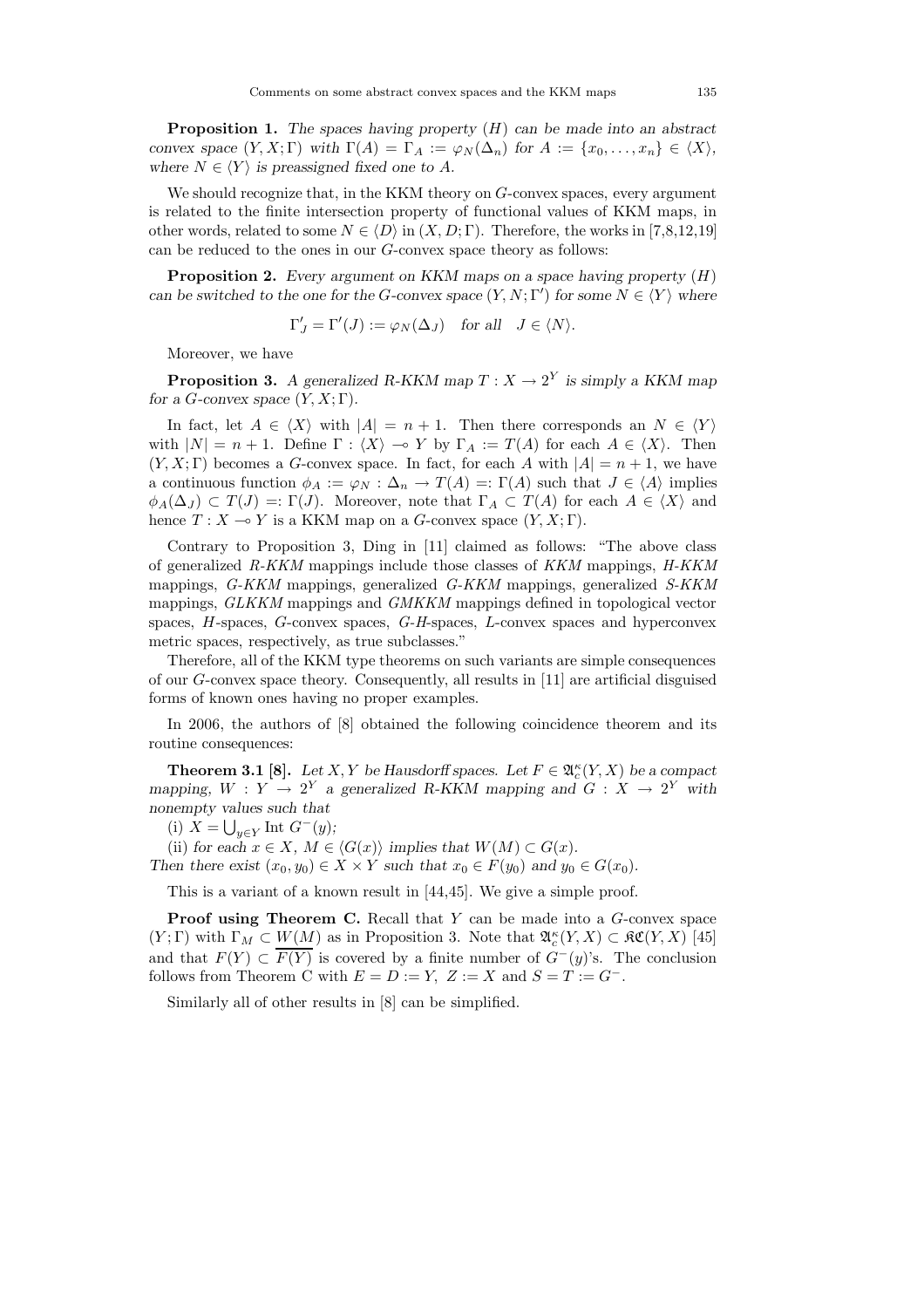#### **7. On pseudo H-spaces**

In 2003, the authors of [27] introduced the following:

**Definition 1 [27].** Let *X* be a topological space, *D* be a nonempty set. The triple  $(X, D, q)$  is said to be a pseudo H-space if for each nonempty finite subset A of *D*, the restricted mapping  $q: \Delta^{|A|-1} \to 2^X$  is upper semi-continuous with nonempty compact values, where  $\Delta^{|A|-1}$  is an  $(|A|-1)$ -simplex with vertices  $\{e_1, e_2, \ldots, e_{|A|}\}.$ If  $D = X$ , the triple  $(X, D, q)$  is written by  $(X, q)$ .

The authors observed that a *G*-convex space  $(X, D; \Gamma)$  with  $|D| < \infty$  is an example of pseudo H-space and gave no other proper example. Therefore, they might obtain some results, but it seems to be not practical.

Now, by defining  $\Gamma_A := q(\Delta^{|A|-1})$  for each nonempty finite subset *A* of *D*, then  $(X, D, q)$  can be an abstract convex space  $(X, D; \Gamma)$ . Therefore the basic theorems in [43] can be applied.

Moreover, the following is given in [27]:

**Definition 2 [27].** Let  $(X, D, q)$  be a pseudo H-space. A mapping  $F: D \to 2^X$ is a *q*-map if for each nonempty finite subset *A* of *D*,  $q(\Delta^{|A|-1}) \subset \bigcup_{x \in A} F(x)$  and  $q(\Delta^{|J|-1}) \subset \bigcup_{x \in J} F(x)$  for all nonempty finite subset *J* of *A*, where  $\Delta^{|J|-1}$  is the convex hull of  $\{e_{i_1}, e_{i_2}, \ldots, e_{i_{k+1}}\}$  if  $A = \{a_1, a_2, \ldots, a_{n+1}\}, J = \{a_{i_1}, a_{i_2}, \ldots, a_{i_{k+1}}\}.$ 

The authors of [27] then showed that, under a strong restriction, a *q*-map can be a KKM map; that is,  $1_X \in \mathcal{RC}(X,X)$ . From this KKM theorem, they deduced routine intersection result, Fan-Browder type fixed point theorems, a selection theorem, a Ky Fan type minimax inequality, and an application to abstract economies.

#### **8. Comments on other works**

In 2001, Balaj [2] obtained the following:

**Theorem 1 [2].** *Let D be a nonempty subset of a convex space, Y a topological space and*  $G: D \to Y$  *a map such that* 

(i) for each  $x \in D$ ,  $Gx$  is compactly open in Y;

 $(i)$   $G(D) = Y$ .

*Then for each admissible compact map*  $F : \text{co } D \to Y$  *there exists*  $A \in \langle D \rangle$  *such that*  $F(\text{co }A) \cap \bigcap \{Gx : x \in A\} \neq \emptyset$ .

Here an admissible map is in the sense of Gorniewicz and hence belongs to  $\mathfrak{B}$  and KC.

**Proof by using our Theorem D.** Let  $E := \text{co } D$ ,  $Z := Y$ ,  $S := G$  in our Theorem D. Since *F* is compact, by (i) and (ii),  $F(\text{co } D) \subset G(N)$  for some  $N \in \langle D \rangle$ . Therefore all of the requirements of our Theorem D are satisfied and so the conclusion follows.

In [2], its author showed some equivalent formulations of his Theorem 1 and some applications. All of them are particular forms of results already appeared in [30] and can be stated in more general forms as in our work [40].

Moreover, in [3], its author repeated to state particular results of the ones in [45].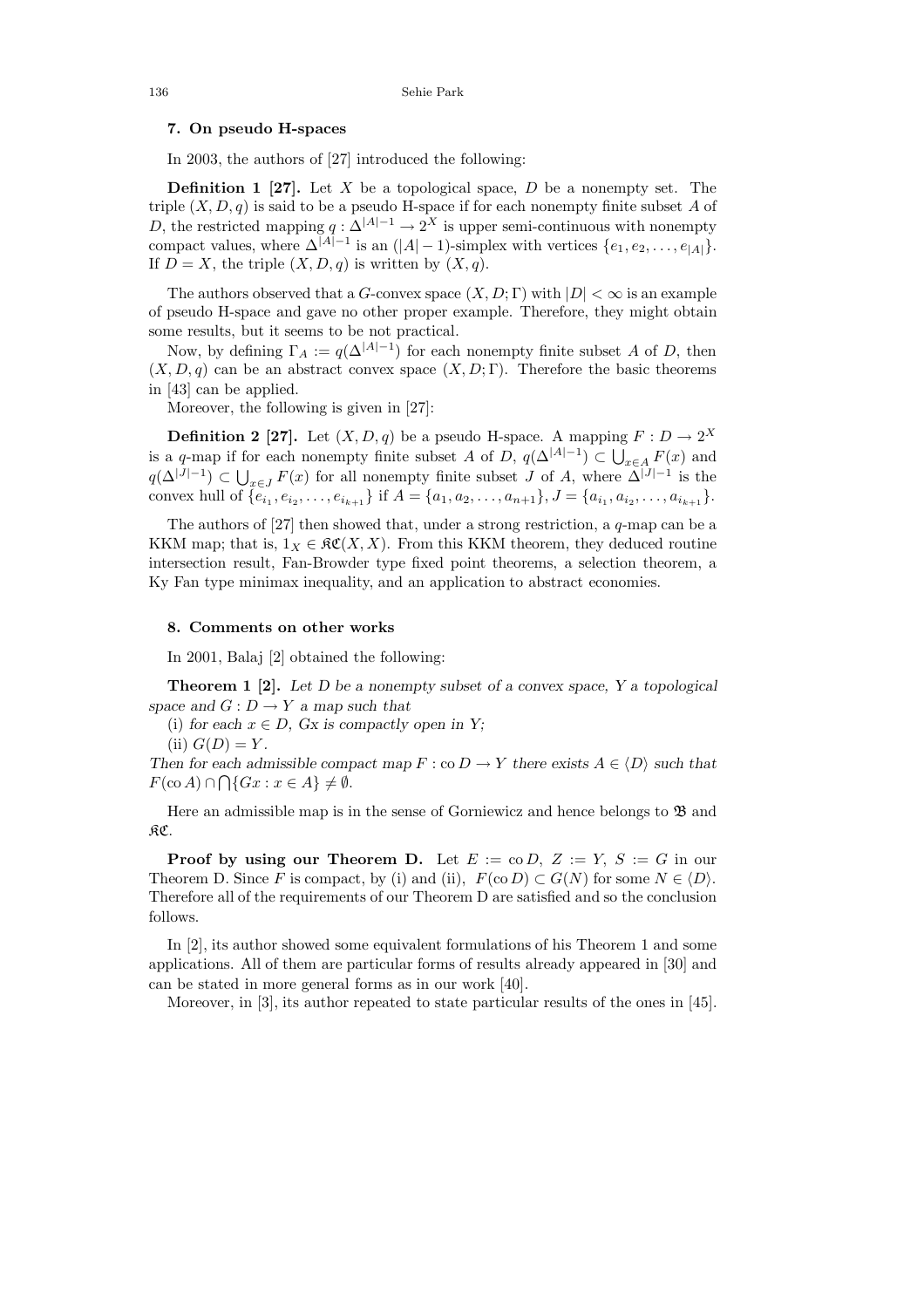In 2003, Lin, Ansari, and Wu [24] and, in 2005, Lin and Wan [26], Lin and Chen [25] obtained the following:

**Theorem 2.6 [24].** *Let X be a convex space, let Y be a topological space, and let*  $F \in KKM(X,Y)$ *. Let*  $P,Q:Y \to 2^X$  *be multivalued maps. Assume that* 

(i) *for each*  $y \in Y$ ,  $co(P(y)) \subset Q(y)$ ;

(ii)  $P^{-1}: X \to 2^Y$  *is transfer open,*  $P(y)$  *is nonempty*;

(iii) *for each compact subset A of X*,  $\overline{F(A)}$  *is compact*;

(iv) there exists a nonempty compact subset K of Y such that, for each  $N \in \langle X \rangle$ , *there exists a compact convex subset L<sup>N</sup> of X containing N such that*

$$
F(L_N) \setminus K \subset \bigcup \{\text{int } P^{-1}(x) : x \in L_N\}.
$$

*Then there exists*  $(\bar{x}, \bar{y}) \in X \times Y$  *such that*  $\bar{y} \in F(\bar{x})$  *and*  $\bar{x} \in Q(\bar{y})$ *.* 

**Proof by using Theorem C.** Note that  $F \in \mathcal{RC}(X, Y)$  and

(ii) simply tells that  $Y = \bigcup_{x \in X} \text{int } P^{-1}(x)$ .

Since *K* is a compact subset of *Y*, there is an  $N \in \langle X \rangle$  such that  $K = \bigcup_{x \in N} \text{int } P^{-1}(x)$ . Here we correct (iii) as follows:

(iii)<sup> $\prime$ </sup>  $F(L_N)$  is compact.

Now, let  $E = D := L_N$ ,  $Z := Y$ ,  $S := P^{-1}$ , and  $T := Q^{-1}$ . Then  $F|_{L_N} \in$  $\mathfrak{RC}(L_N, Y)$  can be easily checked. Condition (i) implies (C.1). From (iv), we have

$$
F(L_N) \subset (F(L_N) \setminus K) \cup K \subset \bigcup_{x \in L_N} \operatorname{int} P^{-1}(x).
$$

This implies (C.2) by (iii)'. Hence there exists  $(\bar{x}, \bar{y}) \in X \times Y$  such that  $\bar{y} \in F(\bar{x})$  $T(\bar{x})$ . This completes our proof.

Note that, in [26], Theorem 3.2 and Corollary 3.1 follow from our Theorem C and, similarly, Theorems 3.3, 3.4 and Corollary 3.2 also follow from our Theorem C. The authors applied those results to the existence of solutions of certain generalized vector equilibrium problems.

# **References**

- [1] A. Amini, M. Fakhar, J. Zafarani, *Fixed point theorems for the class S-KKM mappings in abstract convex spaces*, Nonlinear Anal. 66 (2007) 14–21.
- [2] M. Balaj, *Admissible maps, intersection results, coincidence theorems*, Comment. Math. Univ. Carolinae **42** (2001), 753–762.
- [3] M. Balaj, *Acyclic maps on generalized convex spaces*, Fixed Point Th. Appl. **4** (2003), 19–26.
- [4] H. Ben-El-Mechaiekh, S. Chebbi, M. Florenzano, and J.-V. Llinares, *Abstract convexity and fixed points*, J. Math. Anal. Appl. **222** (1998), 138–150.
- [5] T.-H. Chang, Y.-Y. Huang, J.-C. Jeng, and K.-H. Kuo, *On the S-KKM property and related topics*, J. Math. Anal. Appl. **229** (1999), 212–227.
- [6] T.-H. Chang and C.-L. Yen, *KKM property and fixed point theorems*, J. Math. Anal. Appl. **203** (1996), 224–235.
- [7] L. Deng and X. Xia, *Generalized R-KKM theorems in topological space and their applications*, J. Math. Anal. Appl. **285** (2003), 679–690.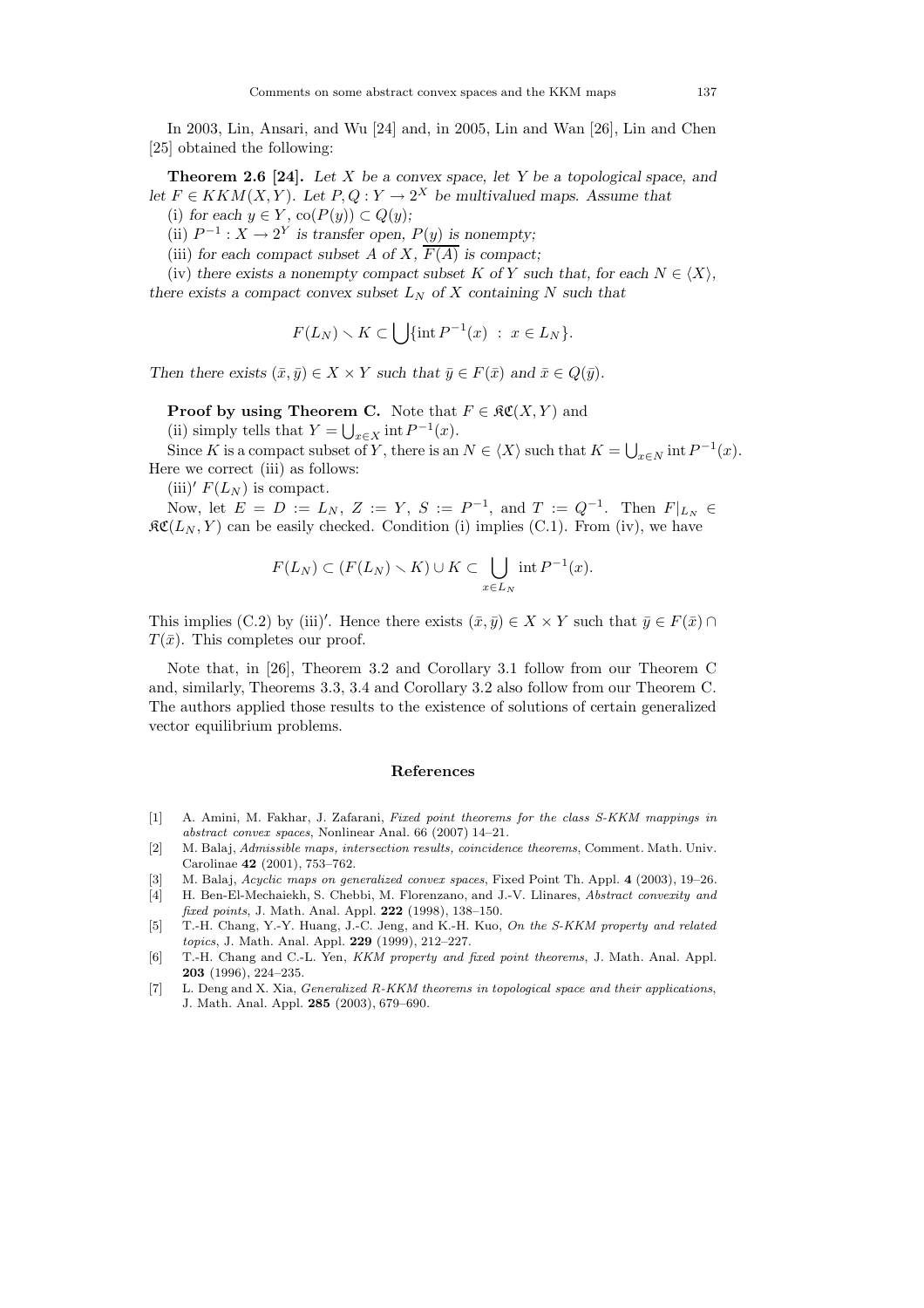#### 138 Sehie Park

- [8] L. Deng and M.G. Yang, *Coincidence theorems with applications to minimax inequalities, section theorem, best approximation and multiobjective games in topological spaces*, Acta Math. Sinica, English Ser. **22** (2006), 1809–1818.
- [9] X.P. Ding, *Abstract convexity and generalizations of Himmelberg type fixed-point theorems*, Comp. Math. Appl. **41** (2001), 497–504.
- [10] X.P. Ding, *Generalized L-KKM type theorems in L-convex spaces with applications*, Comp. Math. Appl. **43** (2002), 1240–1256.
- [11] X.P. Ding, *New generalized R-KKM type theorems in general topological spaces and applications*, Acta Math. Sinica, English Series (2006), DOI: 10.1007/s10114-005-0876-y.
- [12] X.P. Ding, Y.C. Liou, and J.C. Yao, *Generalized R-KKM type theorems in topological spaces with applications*, Appl. Math. Letters **18** (2005), 1345–1350.
- [13] X.P. Ding and J.Y. Park, *Generalized vector equilibrium problems in generalized convex spaces*, J. Optimiz. Th. Appl. **120** (2004), 327–353.
- [14] X.P. Ding, J.Y. Park, and I.H. Jung, *Existence of solutions for nonlinear inequalities in G-convex spaces*, Appl. Math. Letters **15** (2002), 735–741.
- [15] Ky Fan, *A generalization of Tychonoff 's fixed point theorem*, Math. Ann. **142** (1961), 305–310.
- [16] C. J. Himmelberg, *Fixed points of compact multifunctions*, J. Math. Anal. Appl. **38** (1972), 205–207.
- [17] C.D. Horvath, *Contractibility and generalized convexity*, J. Math. Anal. Appl. **156** (1991), 341–357.
- [18] C.D. Horvath, *Extension and selection theorems in topological spaces with a generalized convexity structure*, Ann. Fac. Sci. Toulouse **2** (1993), 253–269.
- [19] J. Huang, *The matching theorems and coincidence theorems for generalized R-KKM mapping in topological spaces*, J. Math. Anal. Appl. **312** (2005), 374–382.
- [20] E.M. Kalmoun and H. Rihai, *Topological KKM theorems and generalized vector equilibria on* G*-convex spaces with applications*, Proc. Amer. Math. Soc. **129** (2001), 1335–1348.
- [21] H. Kim, *KKM property, S-KKM property and fixed point theorems*, Nonlinear Anal. **63** (2005), e1877–e1884.
- [22] H. Kim and S. Park, *Remarks on the KKM property for open-valued multimaps on generalized convex spaces,* J. Korean Math. Soc. **42** (2005), 101–110.
- [23] M. Lassonde, *On the use of KKM multifunctions in fixed point theory and related topics*, J. Math. Anal. Appl. **97** (1983), 151–201.
- [24] L.J. Lin, Q.H. Ansari, J.Y. Wu, *Geometric properties and coincidence theorems with applications to generalized vector equilibrium problems*, J. Optim. Th. Appl. **117** (2003), 121–137.
- [25] L.J. Lin and H.L. Chen, *The study of KKM theorems with applications to vector equilibrium problems and implicit vector variational inequality problems*, J. Glob. Optim. **32** (2005), 135– 157.
- [26] L.J. Lin and W.P. Wan, *KKM type theorems and coincidence theorems with applications to the existence of equilibria*, J. Optim. Th. Appl. **123** (2004), 105–122.
- [27] Y.-C. Lin and J.-C. Yao, *Fixed point theorems on the product pseudo H-spaces and applications*, J. Nonlinear Convex Anal. **4** (2003), 381–388.
- [28] H. Lu and D. Tang, *An intersection theorem in L-convex spaces and applications*, J. Math. Anal. Appl. **312** (2005), 343–356.
- [29] S. Park, *Fixed point theory of multifunctions in topological vector spaces*, II, J. Korean Math. Soc. **30** (1993), 413–431.
- [30] S. Park, *Foundations of the KKM theory via coincidences of composites of upper semicontinuous maps*, J. Korean Math. Soc. **31** (1994), 493–519.
- [31] S. Park, *Coincidence theorems for the better admissible multimaps and their applications*, Nonlinear Anal. **30** (1997), 4183–4191.
- [32] S. Park, *A unified fixed point theory of multimaps on topological vector spaces*, J. Korean Math. Soc. **35** (1998), 803–829. *Corrections*, ibid. **36** (1999), 829–832.
- [33] S. Park, *Another five episodes related to generalized convex spaces*, Nonlinear Funct. Anal. Appl. **3** (1998), 1–12.
- [34] S. Park, *Ninety years of the Brouwer fixed point theorem*, Vietnam J. Math. **27** (1999), 193– 232.
- [35] S. Park, *Elements of the KKM theory for generalized convex spaces*, Korean J. Comput. Appl. Math. **7** (2000), 1–28.